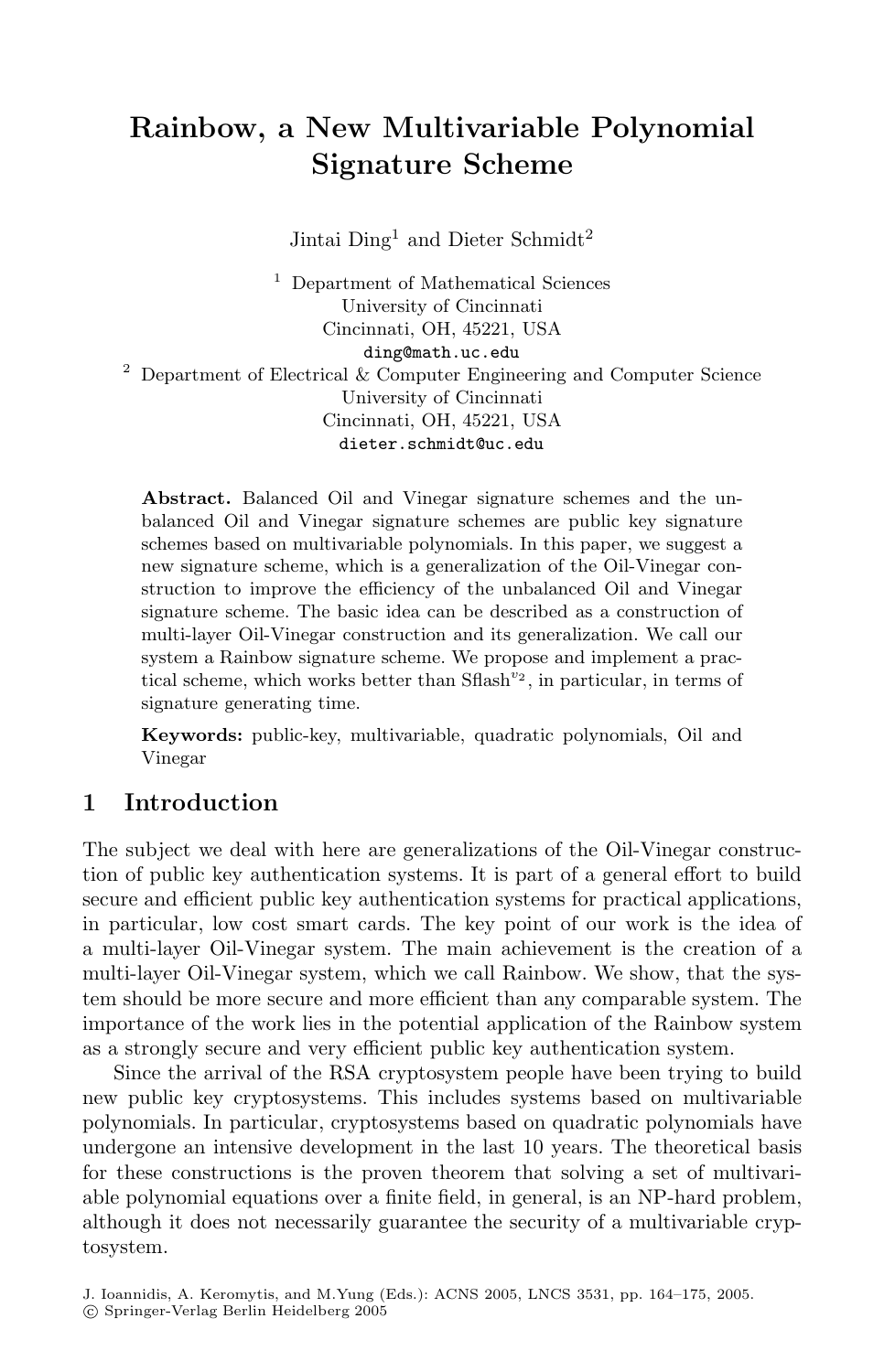This direction of research attracted a lot of attention with the appearance of the construction by Matsumoto and Imai [MI88]. However, Patarin [Pat95] proved that this scheme is insecure under an algebraic attack using linearization equations. Since then Patarin and his collaborators have made a great effort to develop secure multivariable cryptosystems.

One particular direction, which Patarin and his collaborators have pursued, is inspired by the linearization equations themselves. This type of construction includes Little Dragon, Dragon, Oil and Vinegar, Unbalanced Oil and Vinegar [Pat96,KPG99]. The construction of the last two schemes uses the idea that certain quadratic equations can be easily solved if we are allowed to guess a few variables. Let k be a finite field. The key construction is a map F from  $k^{o+v}$  to  $k^o$ :

$$
F(x_1,..,x_o,x'_1,..,x'_v) = (F_1(x_1,..,x_o,x'_1,..,x'_v),...,F_o(x_1,..,x_o,x'_1,..,x'_v)),
$$

and each  $F_l$  is in the form:

$$
F_l(x_1,\ldots,x_o,x'_1,\ldots,x'_v) = \sum a_{l,i,j}x_ix'_j + \sum b_{l,i,j}x'_ix'_j + \sum c_{l,i}x_i + \sum d_{l,j}x'_j + e_l
$$

where  $x_i$ ,  $i = 1, \ldots, o$ , are the Oil variables and  $x'_j$ ,  $j = 1, \ldots, v$ , are the Vinegar variables in the finite field  $k$ . (Note the similarity of the above formula with the linearization equations.) We call such a type of polynomial an 'Oil and Vinegar polynomial'. The reason that it is called Oil and Vinegar scheme is due to the fact that in the quadratic terms the Oil and Vinegar variables are not fully mixed (like oil and vinegar). This allows us to find one solution easily for any equation of the form

$$
F(x_1, \ldots, x_o, x'_1, \ldots, x'_v) = (y_1, \ldots, y_o),
$$

when  $(y_1,\ldots,y_o)$  is given. To find one solution, one just needs to randomly choose values for the Vinegar variables and plug them into the equations above, which will produce a set of  $o$  linear equations with  $o$  variables. This should, with a probability close to 1, give us a solution. If it does not, one can try again by selecting different values for the Vinegar variables, until one succeeds in finding a solution.

This family of cryptosystems is designed specifically for signature schemes, where we need only to find one solution for a given set of equations and not a unique solution.

Once we have this map  $F$ , we "hide" it by composing it from the left and the right sides by two invertible affine linear maps  $L_1$  and  $L_2$ , in the same way as it was done in the construction of [MI88]. Since  $L_1$  is on  $k^o$  and  $L_2$  on  $k^{o+v}$ , this generates a quadratic map

$$
\bar{F} = L_1 \circ F \circ L_2
$$

from  $k^{o+v}$  to  $k^o$  ( $\circ$  means composition of two maps).

The balanced Oil and Vinegar scheme is characterized by  $o = v$ , but it was defeated by Kipnis and Shamir [KS99] using matrices related to the bilinear forms defined by quadratic polynomials.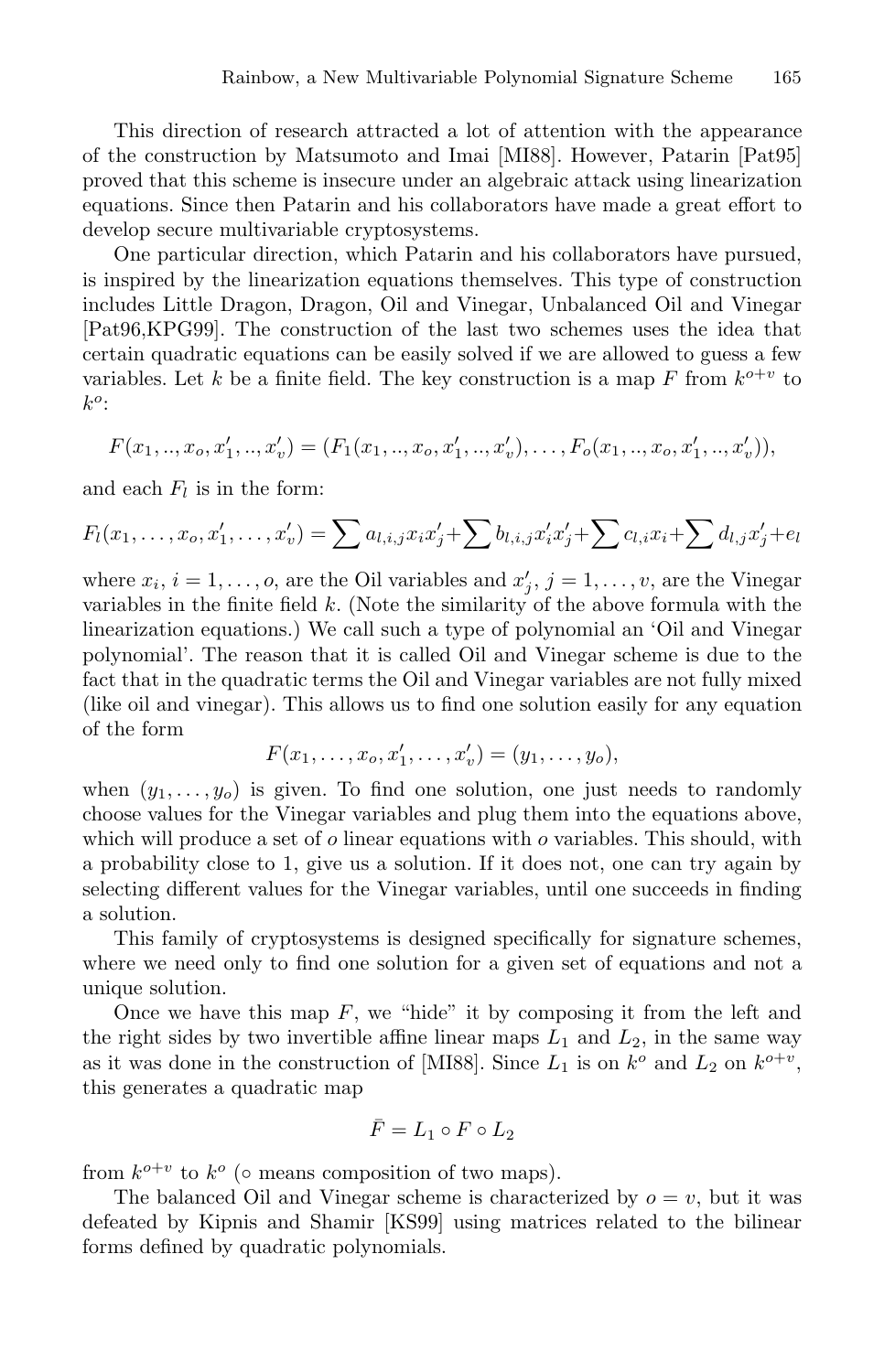For the unbalanced Oil and Vinegar scheme,  $v > o$ , it was shown in [KPG99] that a specific attack has a complexity of roughly  $q^{v-o-1}o^4$ , when  $v \approx o$ . This means, that if o is not too large  $(< 100$ ) and a given fixed field of size q, then  $v - o$  should be large enough, but also not too large, to ensure the security of the scheme.

However, one must notice that in this scheme the document to be signed is a vector in  $k^o$  and the signature is a vector in  $k^{o+v}$ . This means that the signature is at least twice the size of the document and with a large  $v + o$  the system becomes less efficient.

We propose in this paper a new construction that uses the Oil and Vinegar construction multiple times such that in the end the signature will be only slightly longer than the document. This scheme is therefore much more efficient. It is called Rainbow.

In the next section, we present the general construction and a practical example. Then we give a general cryptanalysis. We compare our scheme with Sflash and the original unbalanced Oil and Vinegar schemes. Finally we discuss ways to optimize the scheme and to generalize it further.

## **2 Rainbow, a Signature Scheme**

In this section, we present first the general construction of Rainbow and then give an example of its practical implementation.

## **2.1 General Construction of Rainbow**

Let S be the set  $\{1, 2, 3, \ldots, n\}$ . Let  $v_1, \ldots, v_u$  be u integers such that  $0 <$  $v_1 < v_2 < \cdots < v_u = n$ , and define the sets of integers  $S_l = \{1, 2, \ldots, v_l\}$  for  $l = 1, \ldots, u$ , so that we have

$$
S_1 \subset S_2 \subset \cdots \subset S_u = S.
$$

The number of elements in  $S_i$  is  $v_i$ .

Let

$$
o_i = v_{i+1} - v_i, \text{ for } i = 1, \dots, u - 1.
$$

Let  $O_i$  be the set such that

$$
O_i = S_{i+1} - S_i, \text{ for } i = 1, ..., u - 1.
$$

Let  $P_l$  be the linear space of quadratic polynomials spanned by polynomials of the form

$$
\sum_{i \in O_l, j \in S_l} \alpha_{i,j} x_i x_j + \sum_{i,j \in S_l} \beta_{i,j} x_i x_j + \sum_{i \in S_{l+1}} \gamma_i x_i + \eta
$$

We can see that these are Oil and Vinegar type of polynomials such that  $x_i$ ,  $i \in O_l$  are the Oil variables and  $x_i, i \in S_l$  are the Vinegar variables. We call  $x_i$ ,  $i \in O_l$  an l-th layer Oil variable and  $x_i$ ,  $i \in S_l$  an l-th layer Vinegar variable.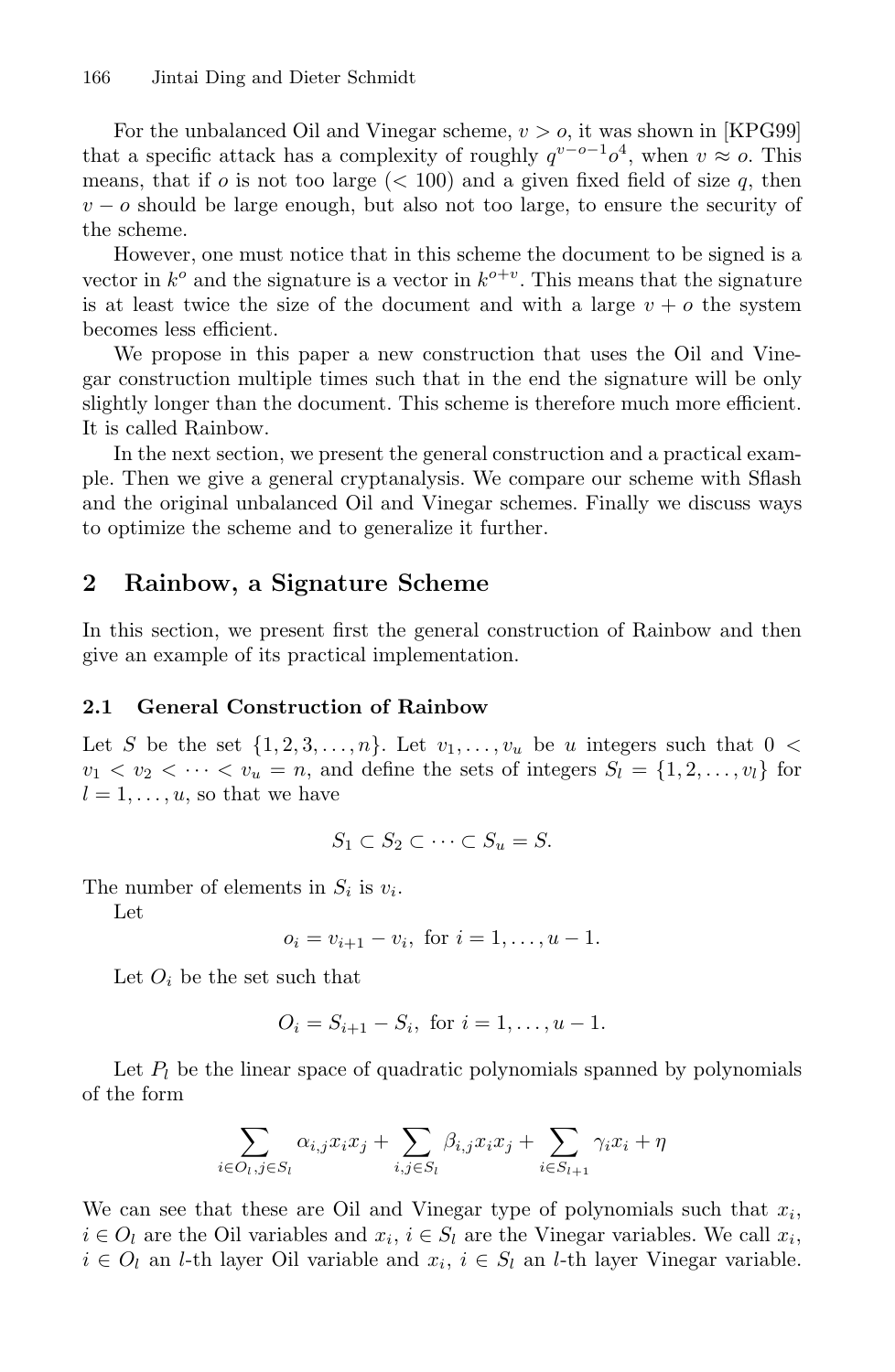We call any polynomial in  $P_l$  an *l*-th layer Oil and Vinegar polynomial. Clearly we have  $P_i \subset P_j$  for  $i < j$ .

In this way, each  $P_l$ ,  $l = 1, \ldots, u-1$  is a set of Oil and Vinegar polynomials. Each polynomial in  $P_l$  has  $x_i, i \in O_l$  as its Oil variables and  $x_i, i \in S_l$  as its Vinegar variables. The Oil and Vinegar polynomials in  $P_i$  can be defined as polynomials such that  $x_i \in O_i$  are the Oil variables and  $x_i, i \in S_i$  are the Vinegar variables. This can be illustrated by the fact that

$$
S_{i+1} = \{S_i, O_i\}.
$$

Now, we will define the map  $F$  of the Rainbow signature scheme. It is a map F from  $k^n$  to  $k^{n-v_1}$  such that

$$
F(x_1,...,x_n) = (\tilde{F}_1(x_1,...,x_n),..., \tilde{F}_{u-1}(x_1,...,x_n))
$$
  
=  $(F_1(x_1,...,x_n),..., F_{n-v_1}(x_1,...,x_n)),$ 

each  $\tilde{F}_i$  consists of  $o_i$  randomly chosen quadratic polynomials from  $P_i$ . By a randomly chosen polynomial, we mean that we choose its coefficients at random.

In this way, we can see that F actually has  $u - 1$  layers of Oil and Vinegar constructions. The first layer consists of  $o_1$  polynomials  $F_1, \ldots, F_{o_1}$  such that  $x_j$ ,  $j \in O_1$  are the Oil variables and  $x_j, j \in S_1$  are the Vinegar variables. The *i*-th layer consists of  $o_i$  polynomials,  $F_{v_i+1},...,F_{v_{i+1}}$ , such that  $x_j, j \in O_i$  are the Oil variables and  $x_j, j \in S_i$  are the Vinegar variables. From this, we can build a rainbow of our variables:

[x1,...,x<sup>v</sup><sup>1</sup> ]; {x<sup>v</sup>1+1,...,x<sup>v</sup><sup>2</sup> } [x1,...,x<sup>v</sup><sup>1</sup> , x<sup>v</sup>1+1,...,x<sup>v</sup><sup>2</sup> ]; {x<sup>v</sup>2+1,...,x<sup>v</sup><sup>3</sup> } [x1,...,x<sup>v</sup><sup>1</sup> , x<sup>v</sup>1+1,...,x<sup>v</sup><sup>2</sup> , x<sup>v</sup>2+1,...,x<sup>v</sup><sup>3</sup> ]; {x<sup>v</sup>3+1,...,x<sup>v</sup><sup>4</sup> } ... ; ... [x1,...,...,...,...,...,...,...,...,...,...,x<sup>v</sup>*u−*<sup>1</sup> ]; {x<sup>v</sup>*u−*1+1,...,xn}

Each row above represents a layer of the Rainbow. For the l-th layer above, the ones in [ ] are Vinegar variables, the ones in { } are Oil variables and each layer's Vinegar variables consists of all the variables in the previous layer.

We call F a Rainbow polynomial map with  $u - 1$  layers.

Let  $L_1$  and  $L_2$  be two randomly chosen invertible affine linear maps,  $L_1$  is on  $k^{n-v_1}$  and  $L_2$  on  $k^n$ .

Let

$$
\bar{F}(x_1,\ldots,x_n)=L_1\circ F\circ L_2(x_1,\ldots,x_n),
$$

which consists of  $n - v_1$  quadratic polynomials with n variables.

We will now use the above to construct a public key **Rainbow** signature scheme.

#### **1. Public Key**

For a Rainbow signature scheme, the public key consists of the  $n-v_1$  polynomial components of  $\overline{F}$  and the field structure of k.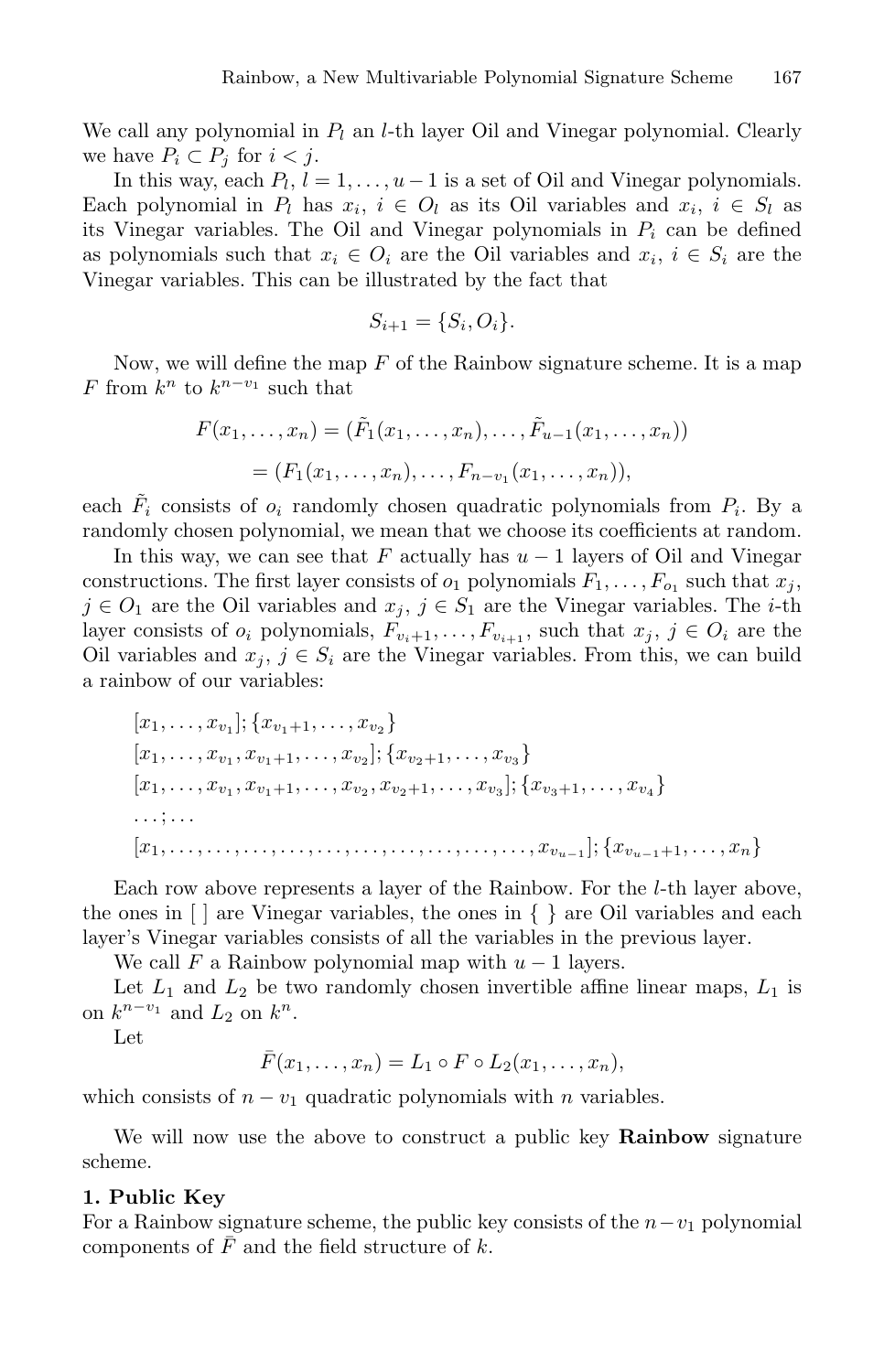### **2. Private Key**

The private key consists of the maps  $L_1$ ,  $L_2$  and  $F$ .

#### **3. Signing a Document**

To sign a document, which is an element  $Y' = (y'_1, \ldots, y'_{n-v_1})$  in  $k^{n-v_1}$ , one needs to find a solution of the equation

$$
L_1 \circ F \circ L_2(x_1, \ldots, x_n) = \bar{F}(x_1, \ldots, x_n) = Y'.
$$

We can apply the inverse of  $L_1$  first, then we have

$$
F \circ L_2(x_1, \ldots, x_n) = L_1^{-1} Y' = \bar{Y}'.
$$

Next we need to invert  $F$ . In this case, we need to solve the equation

$$
F(x_1,...,x_n) = \bar{Y}' = (\bar{y}'_1,...,\bar{y}'_{n-v_1}).
$$

We first randomly choose the values of  $x_1, \ldots, x_{v_1}$  and plug them into the first layer of  $o_1$  equations given by

$$
\tilde{F}_1=(\bar{y}'_1,\ldots,\bar{y}'_{o_1}).
$$

This produces a set of  $o_1$  linear equations with  $o_1$  variables,  $x_{o_1+1},...,x_{v_2}$ , which we solve to find the values of  $x_{o_1+1},\ldots,x_{v_2}$ . Then we have all the values of  $x_i$ ,  $i \in S_2$ .

Then we plug these values into the second layer of polynomials, which will again produce  $o_2$  number of linear equations, which then gives us the values of all  $x_i, i \in S_3$ . We repeat the procedure until we find a solution.

If at any time, a set of linear equations does not have a solution, we will start from the beginning again by choosing another set of values for  $x_1, \ldots, x_v,$ . We will continue until we find a solution. We know from [Pat96], that with a very high probability we can expect to succeed if the number of layers is not too large.

Then we apply the inverse of  $L_2$ , which gives us a signature of  $Y'$ , which we will denote by  $X' = (x'_1, \ldots, x'_n)$ .

### **4 Verifying the Signature**

To verify a signature, one only needs to check if indeed

$$
\tilde{F}(X') = Y'.
$$

In order to sign a large document, one can go through the same procedure for Flash as in [PCG01] by applying a hash function first, then sign the hash value of the document.

#### **2.2 A Practical Implementation of Rainbow**

For a practical implementation we have chosen k to be a finite field of size  $q = 2^8$ . Let  $n = 33$  and S be the set  $\{1, 2, 3, \ldots, 33\}.$ 

Let  $u = 5$  and  $v_1 = 6$ ,  $v_2 = 12$ ,  $v_3 = 17$ ,  $v_4 = 22$ ,  $v_5 = 33$ . We have  $o_1 = 6$ ,  $o_2 = 5$ ,  $o_3 = 5$ ,  $o_4 = 11$ .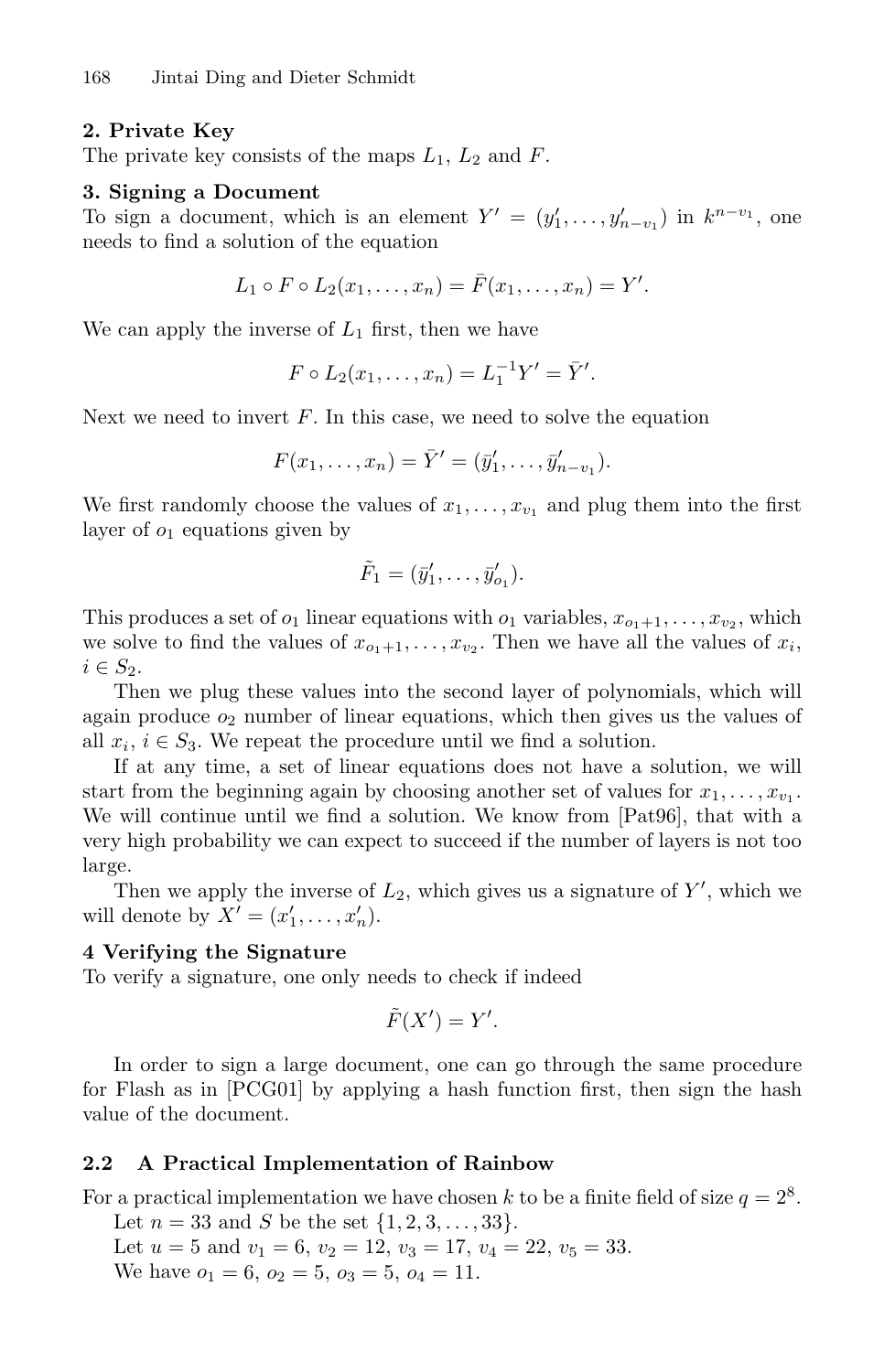In this case, both  $\bar{F}$  and F are maps from  $k^{33}$  to  $k^{27}$ .

The public key consists of 27 quadratic polynomials with 33 variables. The total number of coefficients for the public key is  $27 \times 34 \times 35/2 = 16,065$ , or about 15 KB of storage.

The private key consists of 11 polynomials with 22 Vinegar variables and 11 Oil variables, 5 polynomials with 17 Vinegar and 5 Oil variables, 5 polynomials with 12 Vinegar and 5 Oil variables, and 6 polynomials with 6 Vinegar and 6 Oil variables plus the two affine linear transformations  $L_1$  and  $L_2$ . The total size is about 10 KB.

This signature scheme signs a document of size  $8 \times 27 = 216$  bits with a signature of  $8 \times 33 = 264$  bits.

## **3 Cryptanalysis**

We will present a short cryptanalysis of the Rainbow signature scheme by looking at the cryptanalysis of the example above. There are several ways to attack, which we will deal with one by one. For those methods where quadratic forms are used one has to remember that the theory of quadratic forms over finite fields is different when the characteristic is 2 compared to the case when the characteristic is odd [D09].

## **3.1 Method of Rank Reduction**

In [CSV97] a method of rank reduction is used to break the birational permutation signature scheme of Shamir. The reason this attack could work is that the space spanned by the polynomial components of the cipher of Shamir's scheme consists of a flag of spaces:

$$
V_1 \subset V_2 \subset \cdots \subset V_t,
$$

where  $V_t$  is the space spanned by the polynomial components of the cipher, each  $V_i$  is a proper subset of  $V_{i+1}$  and the rank of the corresponding bilinear form corresponding to the elements in  $V_{i+1} - V_i$  is strictly larger than the ones in  $V_i$ and the difference of the dimensions between  $V_i$  and  $V_{i+1}$  is exactly 1. Due to these properties, in particular the last one, it allows one to easily find this flag of spaces, namely all the  $V_i$  by first finding  $V_{n-1}$  then  $V_{n-2}$  and so on by rank reduction.

But this attack method can not work against our scheme anymore. The reason for this is that even though in our case, there also exists such a flag of spaces such that

- 1) the number of components is exactly the number of layers;
- 2) the dimension of each component of the flag corresponds exactly to the one of  $V_{i+1}, i = 1, \ldots, u-1;$

but

3) the difference in the dimensions of the last two big spaces is exactly  $O_{u-1}$ , which we have chosen specifically to be a rather large number 11 unlike in Shamir's case where it is 1.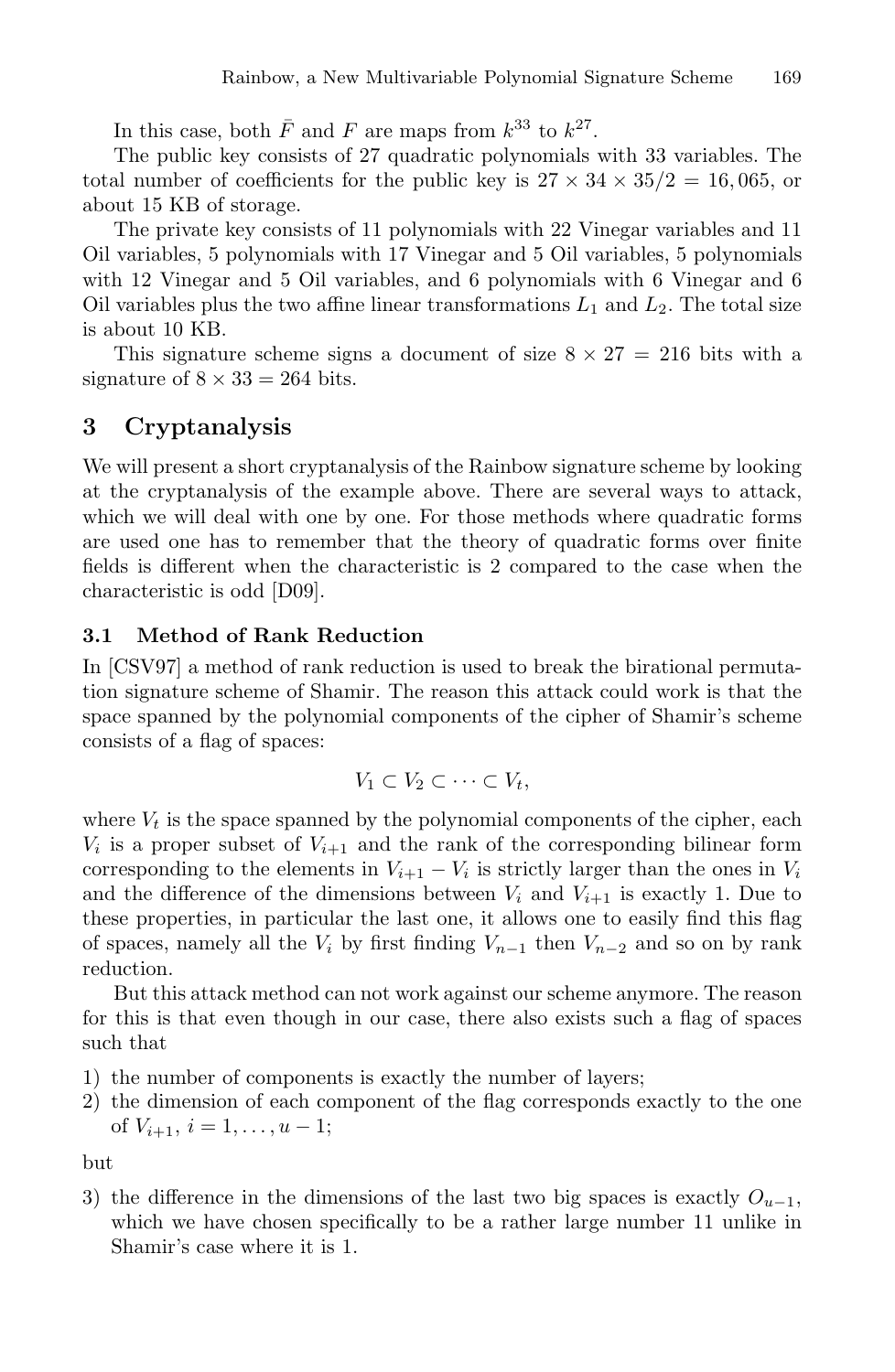The property 3) above is exactly the reason why the attack in [CSV97] can not work anymore. The rank reduction method can not be used here due to the fact that  $o_{u-1} = 11$  and no longer 1. The "thick last layer of Oil" enables our scheme to resist the rank reduction attack in [CSV97].

#### **3.2 Method of Attack for Oil-Vinegar Schemes**

One can see that the action of  $L_1$  is to mix all polynomial components of F. Therefore, each component of the cipher  $F$  now belongs to the top layer of Oil-Vinegar polynomials, namely they are all elements in  $P_4$ . These are Oil and Vinegar polynomials with 22 Vinegar variables and 11 Oil variables.

We can apply the method in [KPG99] for an unbalanced Oil and Vinegar signature scheme in order to try to attack the system, which will allow us to separate the top layer Oil and Vinegar variables. For this, what we need to do is to separate the top (or the final) layer of 11 Oil variables and 22 Vinegar variables. According to the cryptanalysis in [KPG99], the attack complexity of this first step is  $q^{22-11-1} \times 11^4 > 2^{90}$ .

### **3.3 Method of Minrank**

There are two totally different ways of using the Minrank method. The first one is to search for the polynomial whose associated matrix has the lowest rank among all possible choices. This set of polynomials with 6 Vinegar and 6 Oil variables belongs to the first layer, that is  $P_1$ , and was denoted by  $F_1$ . To do this, we first associate to each polynomial a bilinear form, which has a matrix of size  $33 \times 33$ . We then can use linear combinations of the matrices associated with the components of  $\bar{F}$  to derive a polynomial, whose associated matrix has rank 12.

Now, to attack the system, the problem becomes a search for a rank 12 matrix among a group of 27 matrices of size  $33 \times 33$ . From the Minrank method [Cou01] we know that the complexity to find such a matrix is  $q^{12} \times 27^3$ , which is much larger than  $2^{100}$ .

Another possibility it to search for polynomials corresponding to the polynomials in the second last layer, namely the one that belong to  $P_3$  and come from linear combinations of  $F_i$ ,  $i < 4$ . In this case, the Minrank method definitely can not be used, because those are of rank 22 in general. One way surely is to randomly search for it. Because the dimension of  $P_3$  is 16, this becomes a problem to search for an element in a subspace of dimension 16 in a total space of dimension 27. Therefore, such a random search needs at least  $q^{11}$  searches to find one, but we also need to determine if indeed the rank is lower than 22 for each search. In this case, the total complexity should be at least  $q^{11} \times (22 \times 33^2/3) > 2^{100}$ . This attack idea is actually related to the attack method in [CSV97], and the argument above explains why the method in [CSV97] can no longer work.

From the most recent e-print results in this direction [WBP], where they study a very general system called STS, we know that their method can also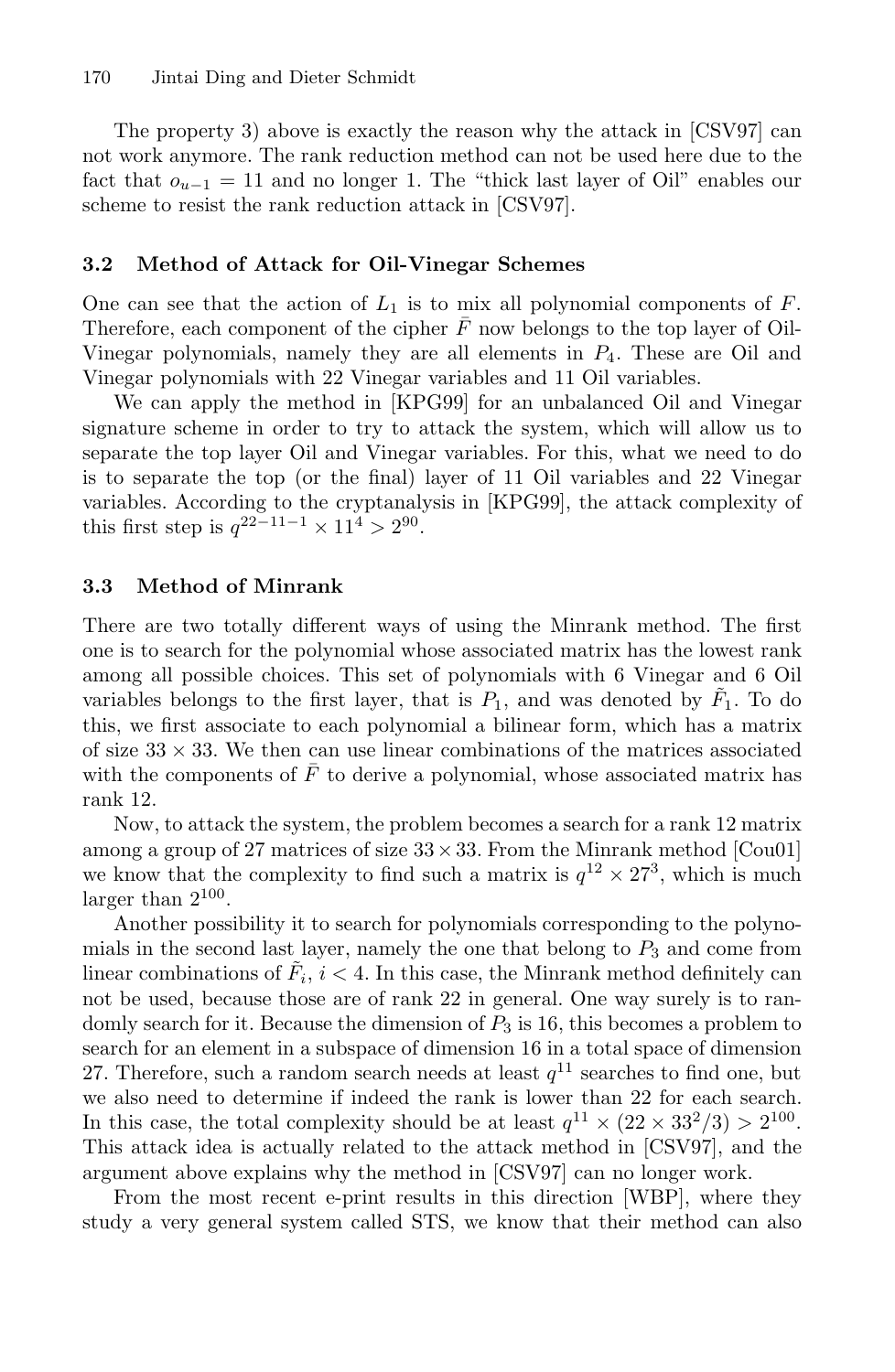be applied to our case. In accordance with their estimate, the security of our system is at least  $27 \times 33^3 \times (2^8)^{12} \times 5 > 2^{100}$ 

#### **3.4 The Attack Using the Structure of Multi-layers**

For the case of Matsumoto-Imai cryptosystem, Patarin [Pat95] realized that if the cipher is made of several independent parallel "branches", we can perform a separation of variables such that all polynomials in the cipher are derived as linear combinations of polynomials over each group of variables. This property actually can be used to attack the system. At first glance, one would think that our layers look like different "branches". Nevertheless, one should realize that our layers are in no way "independent", because each layer is build upon the previous one. In simple terms one can say that all layers stick together and there is no way we can do any kind of separation of variables. This is clear by looking at the polynomials in the last layer  $P_4$ . Therefore the attack using the property of the parallel independent branches in [Pat95] cannot work here. Similarly one can argue that the attack using syszygies cannot work here neither, due to the fact there are no branches and everything is actually "glued together".

#### **3.5 General Methods**

Other methods that could be used to attack our signature scheme are those, which solve polynomial equations directly, for example the XL method and its various generalizations, or those, which use Gröbner bases.

Surely, it is very difficult to solve a set of 27 equations with 33 variables, because there are too many solutions for this set of equations. In general, it is much better to solve an equation with only one variable.

Because of the nature of design of our system, one can guess the values for any set of  $v_1 = 6$  variables and we have the probability  $1/e < 1/2.71828 < 0.37$ to have a unique solution. Now the problem becomes a problem to solve a set of 27 quadratic equations with 33 variables. We should think of it as if it is a set of randomly chosen quadratic equations. According to what is commonly believed, to solve this set of equations, the complexity is at least  $2^{3 \times 27} > 2^{81}$ .

From this we conclude that the total complexity to attack our example is at least  $2^{80}$ .

#### **3.6 General Security Analysis**

From the discussion above, we can see that in order to attack the system, one can approach it either from the top layer or form the bottom layer. The security of the bottom layer depends on how effectively the Minrank method can be used. The attack complexity in general is  $q^{(v_2-1)} \partial_{u-1}^3$  if  $v_1 > o_1$  or  $q^{2v_1} \partial_{u-1}^3$  if  $v_1 \leq o_1$ . From this we know that we can not let  $v_2 = o_1 + v_1$  be too small.

From the most recent e-print results [WBP], the security of our system is at least  $(n - v_1) \times n^3 \times (q)^{o_1+v_1} \times u$ , which surely requires  $o_1 + v_1$  not to be small.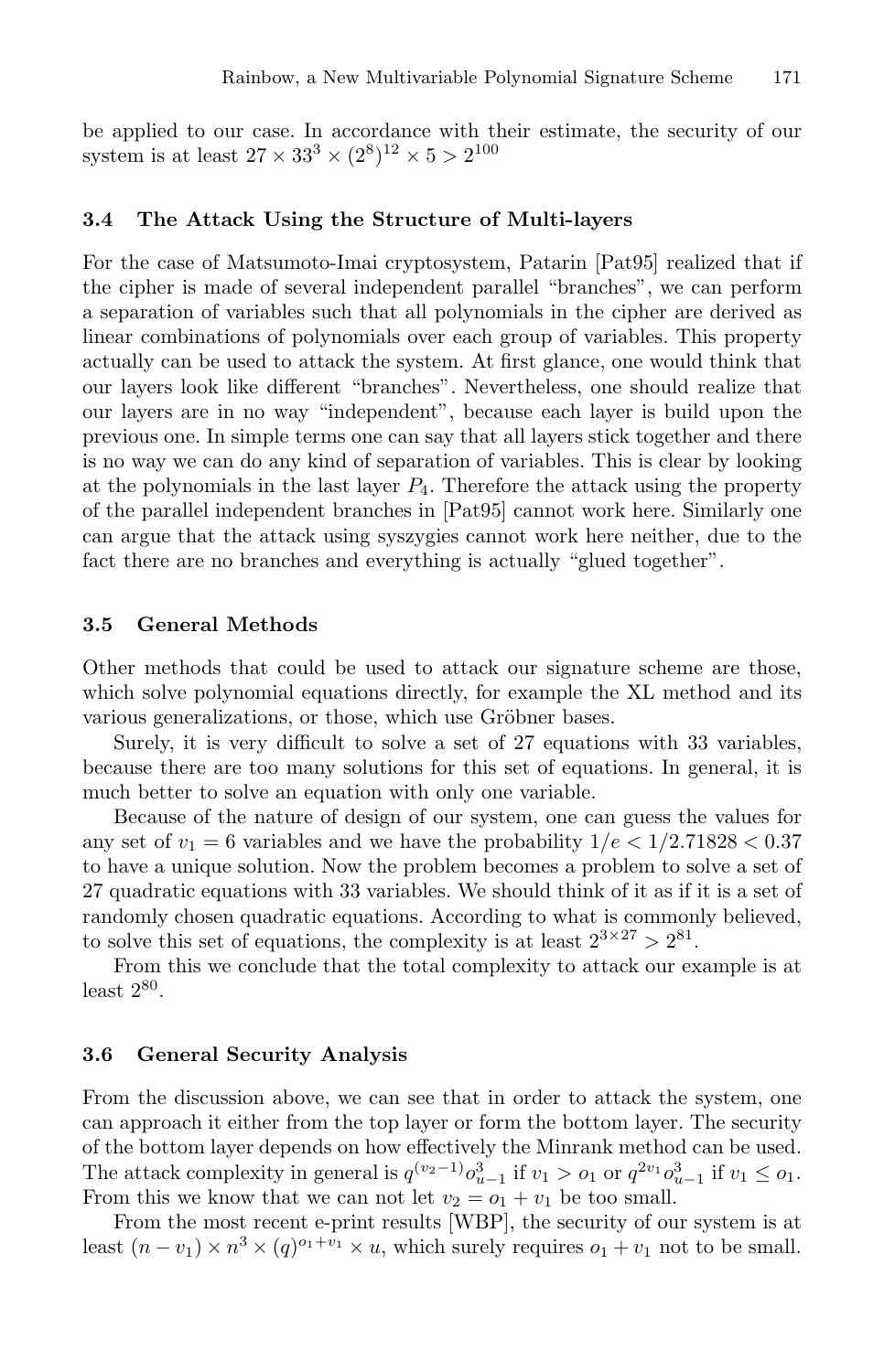As for the case of attack from the top, the attack method for unbalanced Oil and Vinegar method tells us that  $v_{u-1} - o_{u-1}$  can not be too small. Also to avoid random search attacks  $o_{u-1}$  should not be too small.

## **4 Comparison with Other Multivariable Signature Schemes**

In this section, we will present the differences between our new system and two similar multivariable cryptosystems, the unbalanced Oil and Vinegar scheme and the Sflash scheme.

## **4.1 Comparison with Unbalanced Oil and Vinegar**

First, our new system is a generalization of the original Oil and Vinegar construction and the original scheme can be interpreted as just a single layer Rainbow scheme, where  $u = 2$ .

Let us assume that we want to build an unbalanced Oil and Vinegar scheme, which has the same length for a document that can be signed as our practical example above.

In this case, we choose k again to be a finite field of size  $q = 2^8$  and we know that the number of Oil variables should be 27. Because of the attack for unbalance Oil and Vinegar schemes [KPG99], we know that the number of Vinegar variables should be at least  $27 + 11 = 38$  in order to have the same level of security.

In this case, the public key consists of 27 polynomials with  $38 + 27 = 65$ variables. The size of public key is therefore  $27 \times (67 \times 66/2)$  bytes, which is about 116 KB, about 10 times the size of our practical example. This implies that the public computation of verifying the signature will take at least 10 times as long.

The private key for the unbalanced Oil and Vinegar scheme consists of one affine linear transformation on  $k^{27}$  and another one on  $k^{65}$  and a set of 27 Oil and Vinegar polynomials with 27 Oil variables and 38 Vinegar variables. This means that the private key is about 40 KB. This implies that the private calculation to sign the document will take about four times longer compared to our example.

The length of the signature is  $65 \times 8 = 520$  bits, which is also about twice the size of the signature of our example.

From this, we conclude that our scheme should be a much better choice in general in terms of both security and efficiency.

## **4.2 Sflash**

NESSIE, New European Schemes for Signatures, Integrity, and Encryption, is a project within the Information Society Technologies Programme of the European Commission. It made its final selection of the crypto algorithm after a process of more than 2 years. (www.cosic.esat.kuleuven.ac.be/nessie)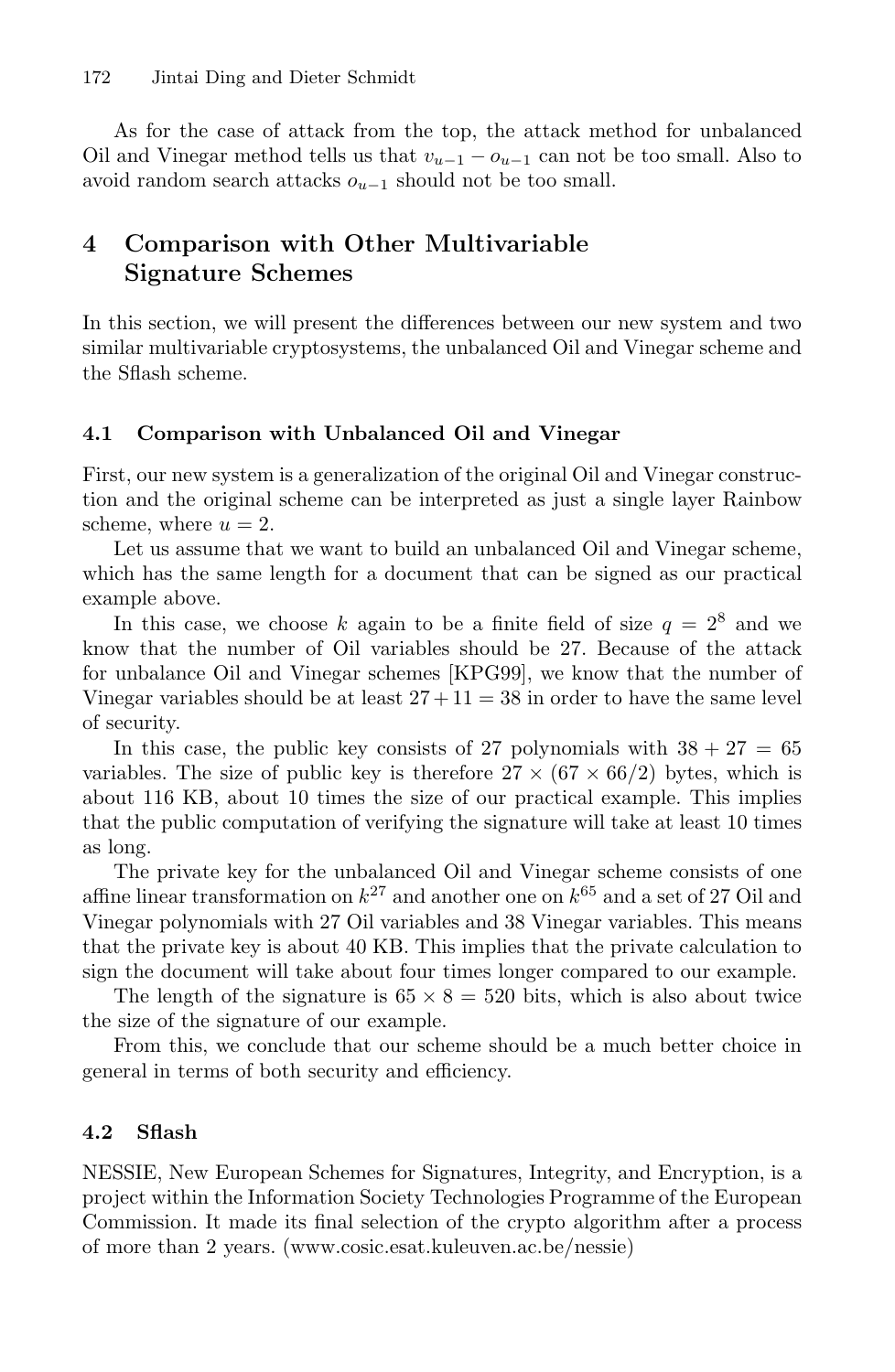**Sflash**<sup>v2</sup>, a fast multivariate signature scheme was selected by the Nessie Consortium and was recommended for low-cost smart cards. However, due to security concerns, the designer of Sflash once recommended that  $Slash^{v2}$  should not be used, instead a new version  $Sflash^{v3}$  is recommended [PGC98]. It is a simple extension of Sflash<sup>v2</sup> by increasing the length of the signature. Sflash<sup>v3</sup> has the signature length of 469 bits and a public key of 112 KBytes. But more recently  $Sflash^{v2}$  was again deemed to be secure and we compared our implementation to that of  $Sflash^{v2}$ .

Sflash<sup>v2</sup> has a signature of length  $37 \times 7 = 259$  for a document of  $26 \times 7 = 182$ bits. Our example has a signature of length  $33 \times 8 = 264$  for a document of  $27 \times 8 = 216$  bits. In terms of per bits efficiency the two are essentially the same.

For a comparison of the running times on a PC, we implemented  $Shash^{v_2}$ as described in [ACDG03]. The generation of the signature is about twice as fast for our example with Rainbow when compared to Sflash. The times for the verification of a signature is of course nearly identical.

From this, we conclude that our scheme should be a good choice in terms of both security and efficiency.

### **4.3 TTS**

We can also compare our system with the new TTS schemes [YC03], but these schemes are broken as was shown in a presentation in IWAP'04 [DY04]. One should also see, that the Tractable Rational Map Signature, as presented in [WHLCY], is very similar to TTS and can be viewed as a very special examples of our scheme.

## **5 Optimization of Rainbow and Further Generalization**

Because of all the possible choices of the design, one has to ask what is the best design. In the practical example above, we presented a very simple realization of Rainbow to make it easier to understand. In this section, we will look at the possibility in general to optimize the scheme for both key size and computational efficiency under the same security requirement.

Let us assume that we want to build a rainbow system to sign a document of size  $m \times r$  bits in the space  $k^n$ , where k is a finite field of size  $q = 2^r$ . A question one has to ask is: What is the most efficient choice, if we are given a requirement of a security level of  $2^{\theta}$ ?

For a document of length m the length of the signature is  $v_u = (m+v_1)$ . The security level is determined on the one side by  $2^{3r(v_2-1)}$  due the possibility of the Minrank attack. We should choose  $v_1 > o_1$  to make the system more efficient, and from this we know that  $v_2 = o_1 + v_1$  should be at least  $1 + \theta/3r$ . But if we want to make the signature as short as possible, the private key as small as possible, and the private calculations as easy as possible, we can see that we should choose  $v_1$  and  $o_1$  such that the difference between  $o_1$  and  $v_1$  should be 0 or 1.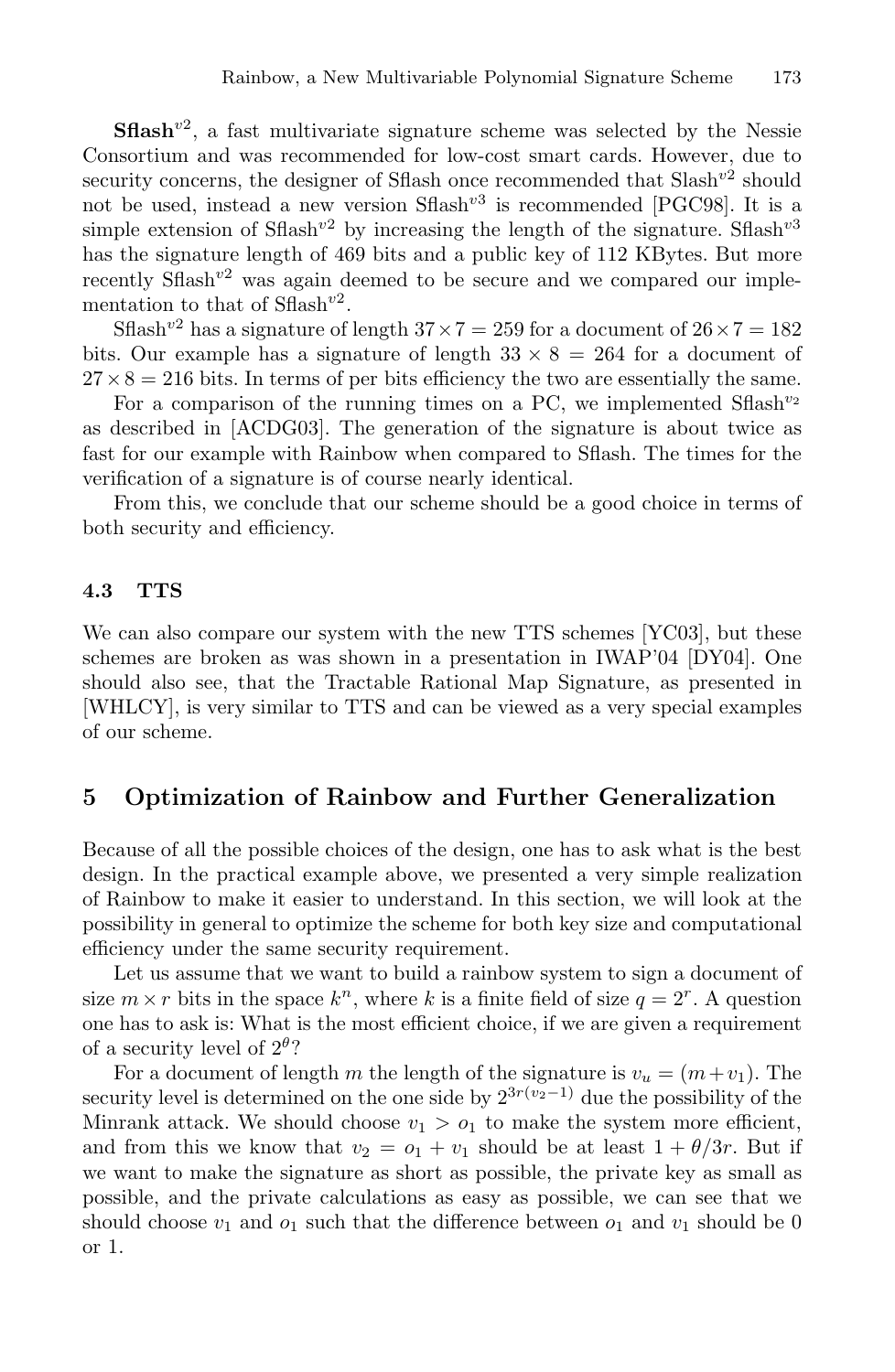Now assume that we have fixed  $v_2$ ,  $o_1$ , and  $v_1$  already. Due to the security requirement, we know that we should make sure that  $q^{v_u-v_{u-1}-1}(\mathfrak{o}_{u-1})^4$  is larger than  $2^{\theta}$ .

Let us assume that we have chosen  $v_u - v_{u-1}$ . The next choice are the layers in-between. Clearly, we can see that the best choice is  $v_{i+1} = v_i + 1$ , as it has the shortest secret key, the fastest computation speed and it does not affect at all the security of the system. In this case each  $F_i$  has only one polynomial.

We suggest to further improve the scheme with an even better choice. For this we set all coefficients of any quadratic term to zero, which mixes the one Oil variable with its Vinegar variables at its layer, and only the coefficient of the linear term of Oil variable is chosen to be a nonzero element. This will ensure that the corresponding linear equation in the signing process always has a solution. It also makes the process faster and does not at all affect the security. We call this type of polynomial, a linear Oil and Vinegar polynomial.

If one wants to make sure to have the maximum probability for success in finding a signature, even the lowest layer should have the same construction, namely  $v_2 - v_1 = 1$  and the Oil- and Vinegar polynomial is chosen in the same way. In this case, the only possible place for the signing process will be the top layer. This type of construction, can be viewed also as a combination of the Oil and Vinegar method with the method first suggested in [Sha98].

As for the case of an attack from the top, the attack method for unbalanced Oil and Vinegar method tells us that  $v_{u-1} - o_{u-1}$  can not be too small. Also to avoid random search attack  $o_{u-1}$  should not be too small.

For example, we can improve our practical example such that  $u = 13$  and  $v_1 = 6, v_2 = 12, v_3 = 13, v_4 = 14, \ldots, v_{12} = 22, v_{13} = 33, o_1 = 6, o_2 =$  $1,\ldots,o_{11}=1, o_{12}=11.$  This now is a 12 layer Rainbow scheme.

Another possibility for optimization is to use sparse polynomials when we choose at random the coefficients of the Oil-Vinegar polynomials. Nevertheless, this is a very subtle and delicate task, as it opens up the possibility of new, often hidden and unexpected weakness. The use of sparse polynomial in the new TTS scheme caused it to be broken in [DY04]. Therefore we strongly suggest that such a method should not be used except if one can establish a way to prove that the security level has not been changed.

## **6 Conclusion**

In this paper, we presented a generalization of the Oil and Vinegar signature scheme. It, in general, improves the efficiency of the system. We also suggested to further improve the system by using linear Oil and Vinegar polynomials. We believe that our construction produces excellent multivariable polynomial signature schemes for practical applications.

## **Acknowledgments**

We would like to thank the referees for their helpful comments. The first author also would like to thank the Charles Phelps Taft Research Center for travel support, and Lei Hu, Louis Goubin and Tsuyoshi Takagi for their useful discussions.